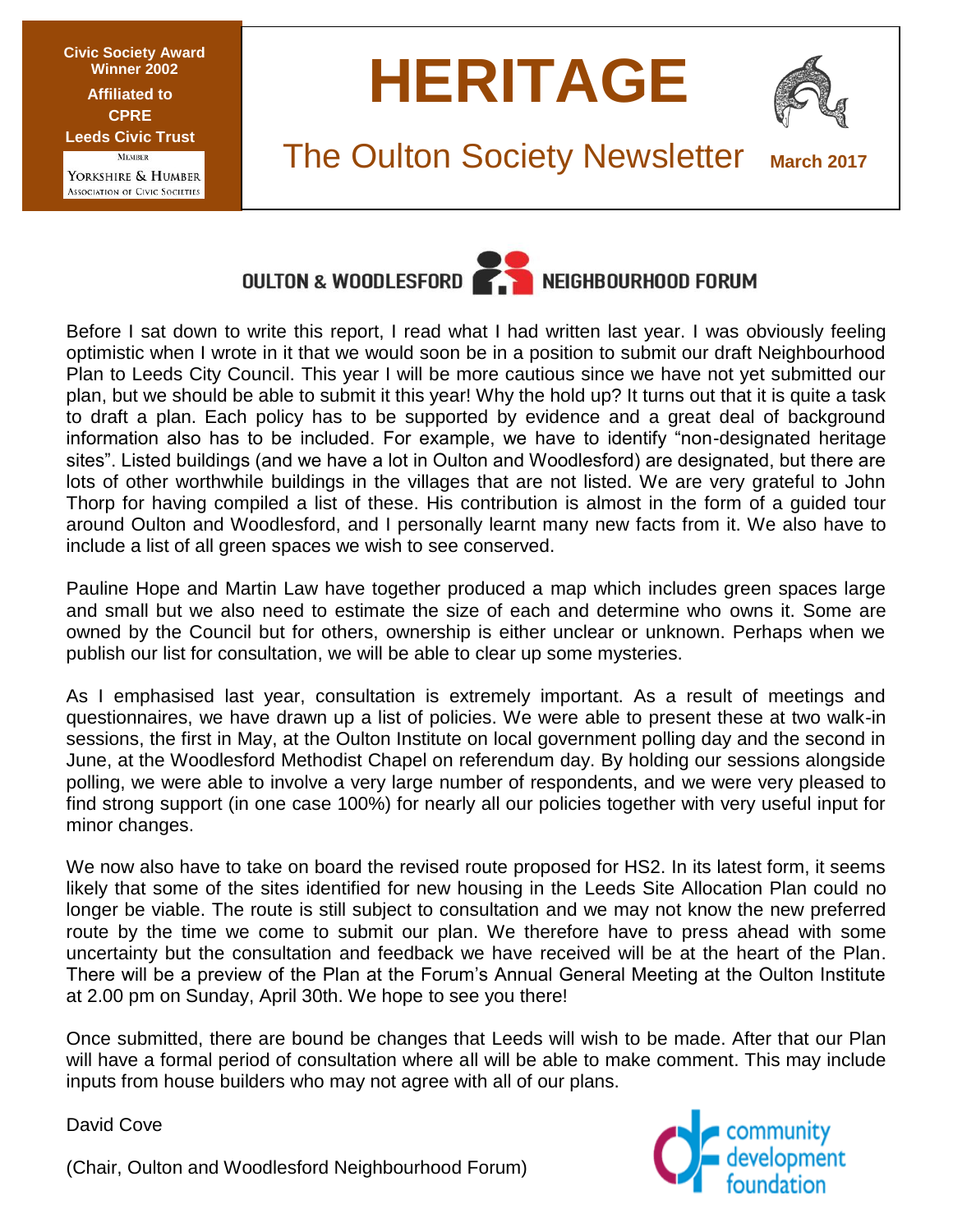

**Fresh Bread Daily Hot & Cold Sandwiches Outside Catering** for all occasions



WINDOWS - DOORS - CONSERVATORIES

- Head Office & Showroom Carr Wood Road Ind Est. Glasshoughton Castleford<br>
West Yorkshire WF10 4PT Telephone: (01977) 668866<br>Facsimile: (01977) 668855



**Sharman Shaw Exhibitions Ltd** Gildersome Spur, Morley Leeds LS27 7JZ

Tel: 0113 289 7733 www.sharmanshaw.co.uk

ö **SOAK** TILE & BATHROOMS 74 Aberford Road Oulton Leeds **LS268HP Quality Bespoke Bathrooms** at affordable prices Branded bathroom suites on display and a wide range of tiles. Fully project managed from CAD design to Completion 01132828999 seakbathree ms@msn.com www.soakbathroomsleeds.co.uk Free car carking @ Lidl





# **PLANNING Leeds Local Development Framework and Site Allocation Plan update:**

In 2015 the Council adopted their Core Strategy which underpins all decisions as to where development will take place and the sites which the Council wanted to develop went out for public consultation. Last year we reported this will have serious implications for the area as a large section of Green Belt is being proposed for development which will dramatically change the character and nature of the area. Despite the Society working closely with the Oulton & Woodlesford Neighbourhood Forum and making very strong and lengthy representation to the Council about the land under threat, the Council to date has made no changes to their proposals. Furthermore, we are now very concerned that HS2 could cut through sections of the sites down Fleet Lane. Unless the Council or the Inspector revises the plans we could be left with a double whammy - HS2 and hundreds of extra houses. Later this year there will be a Public Examination with a Government Inspector; the Society and the Forum will attend and argue the case against development on these sites. After the examination the Inspector could suggest changes and modifications and finally the plans will be approved and adopted. This is a difficult period but the Society will continue to monitor each issue and work in the best interests of the community. We will keep you updated as this unfolds.

**Land to the rear of 8 Calverley Court:** An application to build two detached dwellings was refused on this site as it constituted over development, poor private amenity and would have an overbearing effect on neighbouring properties. The developer went to appeal having made amendments and reductions to the properties and the Inspector approved the application.

**Lidl:** An application to erect a single storey extension and alter the car park, entrance and the recycling facilities was submitted but has subsequently been withdrawn. We are awaiting any new proposals**.** New signage has also been approved to the front of the site.

**Co-op Woodlesford:** New signage has been approved at this store which is a visual improvement on the previous ones; this was supported by the Society.

**5 St John's Street:** A new application has been approved to demolish the present house and replace it with a detached house constructed in natural materials and the addition of a basement.

**Fleet Lane:** A new 3G artificial sports pitch with associated floodlighting has been approved at the WRCFA sports field. This is a welcome additional sports facility for the area.

**M1 Jn 45:** The Council has approved an outline application to build over 1000 houses with associated infrastructure at this junction. The Society has voiced its concern about the decision to allow residents to use Pontefract Lane to access Bullerthorpe Lane using a vehicle recognition system. This could be open to abuse and will generate more traffic through Oulton.

**6 Farrer Lane:** Last year approval was given for a two storey extension incorporatimg a Juliet balcony, raised roof height with roof lights to the front and a detached garage to the rear. Amendements to the roof height and install dormers was refused both by the Council and by a Government Inspector at an appeal.

**18 Farrer Lane:** Last year the Society objected to two separate applications to build a house in the garden of this property. We successfully argued this would not enhance or preserve the Conservation Area and the applications were refused. The owner went to appeal and also submitted a further application similar to those that had been refused. All the applications were refused on appeal. The house and garden have subsequently been sold and this corner of Farrer Lane has been restored with an attractive garden.

**39 Farrer Lane:** An application to demolish the existing bungalow and replace it with a five bed detached house has been approved. Some leylandii trees have been removed but the wall and other trees in the garden are to remain.

**Telefonica:** an application to erect a 17.5m telecommunications monopole by the Rothwell Sports Centre roundabout was refused by the Council but approved by an inspector on appeal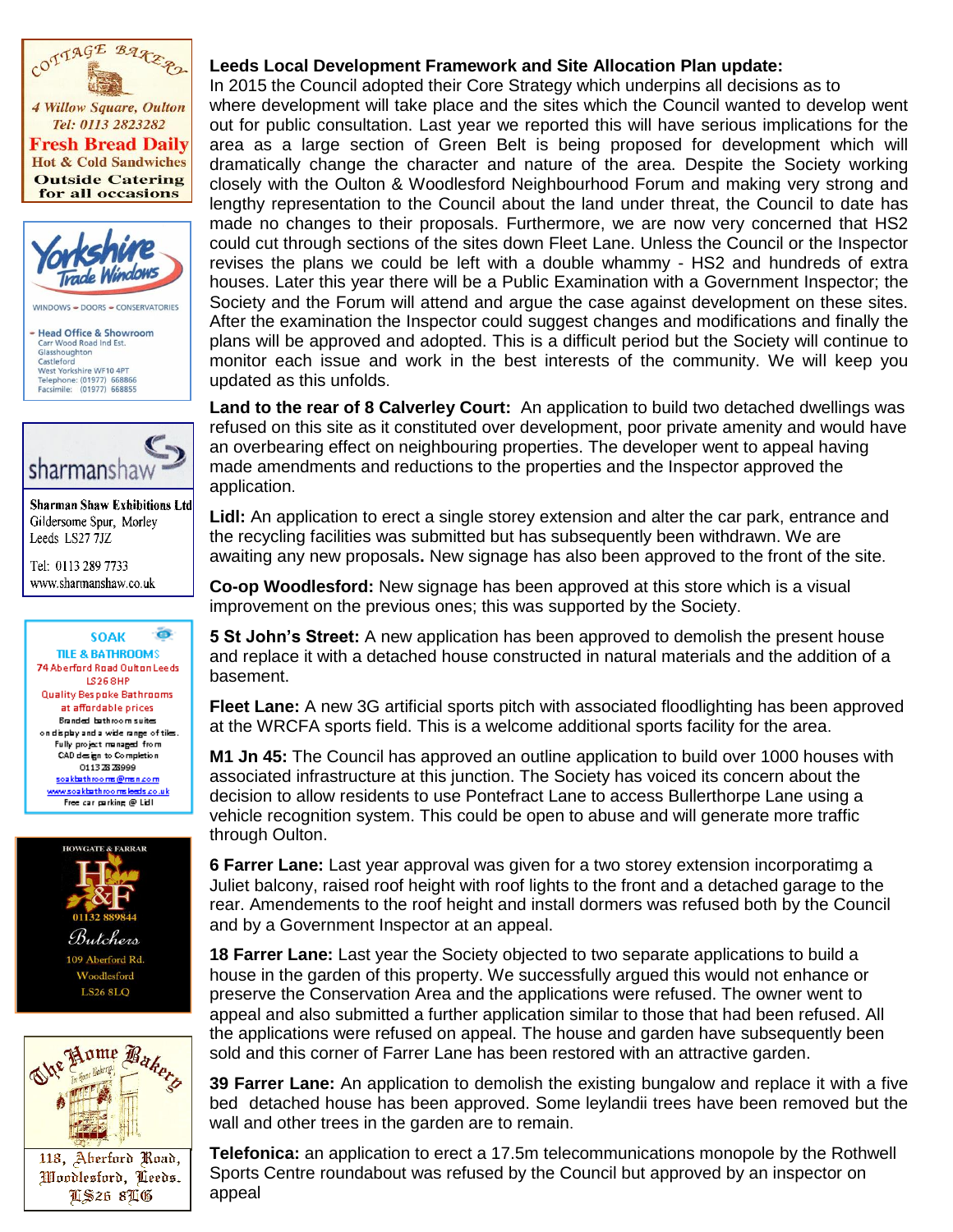## **HS2 still a major blight on Oulton and Woodlesford**

In November last year HS2 Ltd revised the route through our area and we strongly advise you to read the enclosed leaflet from SOWHAT, the local action group. The Society has now had time to consider the full implications of the new route and although many people have been spared the effects of HS2, the impact has now been transferred elsewhere in the community with new and serious implications. Our neighbourhood will be blighted and affected by construction work for many years and the effects will be permanent. We encourage you to write and lobby your MP, the Council and Ward Councillors and voice your personal concerns. **The deadline for commenting is 9th March**

### **St John's Church Oulton**

As most of you will know by now the historic St John the Evangelist Church in Oulton suffered substantial internal and external damage after thieves stole lead from the roof in November 2014 and water flooded the fabric of the church. A group, Friends of St John's Church, has been formed to raise awareness and funds towards refurbishment. At the end of 2015 the Church was granted lottery funding to survey the damage and draw up plans for the repairs. The long term aim is to make the Church available for wider use by different community groups. If you are interested in joining the Friends of St John's Church group please contact Revd. Sarah Hancox, Team Vicar at *[hancoxsa@gmail.com](mailto:hancoxsa@gmail.com) or 01977 515686.*

## **Loss of diseased cherry trees at Oulton War Memorial**

In November, after an inspection of the trees at the War Memorial, it was found that three cherry trees had a considerable amount of Ganoderma fungus at the base. Ganoderma is a fungus which contributes to the decay of the lower parts of tree trunks and their root systems thereby increasing the potential for the tree to fail. After discussion with the Council Officers and the Ward Councillors it was decided the best course of action was to remove the affected trees; this in effect could help save the remaining two cherry trees from the disease. The Society and our three Ward Councillors agreed to fund replacement trees and five Cornus Florida trees have been planted. We believe they are resistant to the fungus and in years to come will enhance this important focal point in Oulton.

# **Rothwell Sports Centre**

Plans have been unveiled to rebuild Rothwell Sports Centre. This well used facility has become outdated and tired and the Council is proposing to build an integrated Leisure and Wellbeing Centre with co-located services coupled with adult social care and other services. Refurbishing the existing facility was explored; however, taking into account the loss of income during the closure of the site for re-development and the limitations of the current building layout the Council considered it will be more advantageous to replace the facility. The existing facility is of strategic significance and ideally located with good access to the road network. The development of the new facility would take place adjacent to the existing Rothwell Leisure Centre to ensure that there is continuity of service and no loss of income whilst the facility is built. The scheme could cost in the region of £10-14m which will maintain the swimming pool and gym facilities, whilst also incorporating new adventure family activities, further co-location and flexible space that moves away from the traditional leisure centre model. The learner swimming pool is proposed to have more water play elements to help with introduction to water. There is no timescale for this proposal but once built it will provide our community with a first class facility which will be fit for purpose for many years to come. The Society will consider the proposals to make sure we get the best possible outcome for everyone.